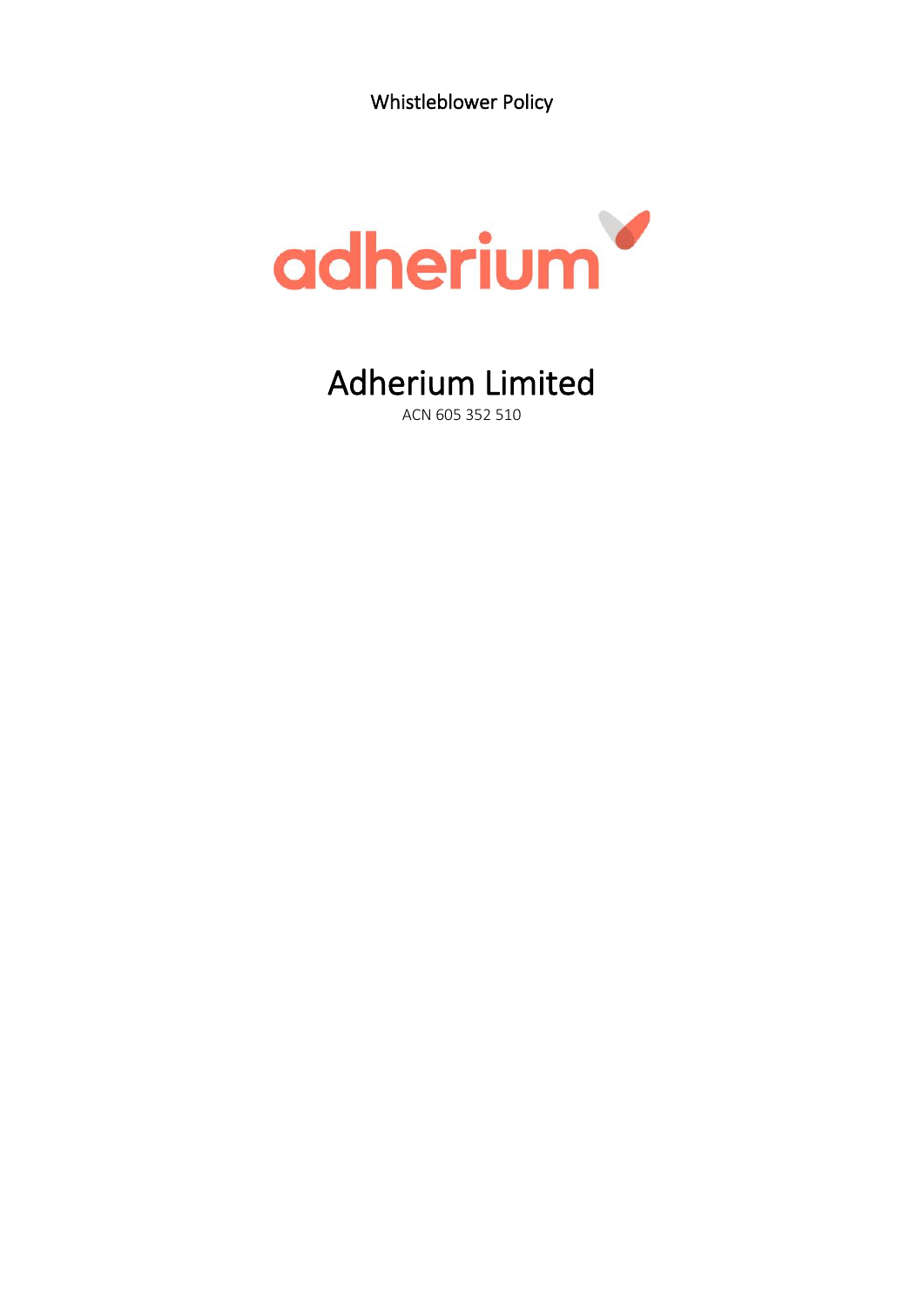# Whistleblower Policy

### 1. Purpose of this Policy

- 1.1 Adherium Limited ACN 605 352 510 (Company) is committed to fostering a culture of good corporate governance and ethical behaviour for its officers, employees and contractors (Personnel).
- 1.2 The Company has implemented this Whistleblower Policy (Policy) to provide Personnel with a mechanism for addressing any concerns about the Company's operations and activities in order to provide transparency around the Company's framework for receiving, handling and investigating reports of undesirable and unlawful conduct to prevent the conduct from occurring in the future.
- 1.3 The Company believes that the best way of maintaining this culture is through a secure and safe working environment in which Eligible Whistleblowers are able to report instances of undesirable and unlawful conduct without fear of victimisation, retaliation or reprisal from the Company or its Personnel.
- 1.4 In this Policy it is important to understand:
	- (a) who is an Eligible Whistleblower;
	- (b) what matters are disclosable;
	- (c) to whom an Eligible Whistleblower should make disclosures; and
	- (d) the legal protections for Whistleblowers.
- 1.5 This Policy outlines who is considered to be an Eligible Whistleblower, what is considered to be a Disclosable Matter, how and to whom an Eligible Whistleblower may report or make a disclosure and the legal protections available where such disclosures are made.

## 2. Application of this Policy

- 2.1 This Policy applies to the Company and all of its related bodies corporate, including those operating outside of Australia and reflects the requirements under the *Treasury Laws Amendment (Enhancing Whistleblower Protections) Act 2019 (Cth)*, the *Corporations Act 2001 (Cth)* (Corporations Act), the *Taxation Administration Act 1953 (Cth)*, the ASX Corporate Governance Principles and Recommendations (the Fourth Edition) and the Australian Securities and Investments Commission (ASIC)'s *Regulatory Guide 270: Whistleblower Policies*.
- <span id="page-1-0"></span>2.2 An Eligible Whistleblower means any person or body corporate who is currently, or has ever been:
	- (a) an officer or employee (whether permanent, full time, part time, fixed term or temporary) of the Company including interns, secondees, managers or directors;
	- (b) a contractor or supplier of services or goods to the Company, including their employees (whether paid or unpaid);
	- (c) an associate of the Company, including its related bodies corporate; and
	- (d) a relative, dependant, child or spouse of an individual named in section[s \(a\)](#page-1-0) t[o \(c\)](#page-1-1) above.
- <span id="page-1-1"></span>2.3 This Policy applies to and protects all Eligible Whistleblowers who have made:
	- (a) a report of Disclosable Matters (as defined in section [3.1](#page-2-0) of this Policy) to their supervisors or senior managers, the directors or secretary of the Company, the Whistleblower Protection Officer as defined in this Policy, ASIC, the Australian Prudential Regulation Authority (APRA), the Commissioner of Taxation or any other Commonwealth regulatory body (together, Eligible Recipients);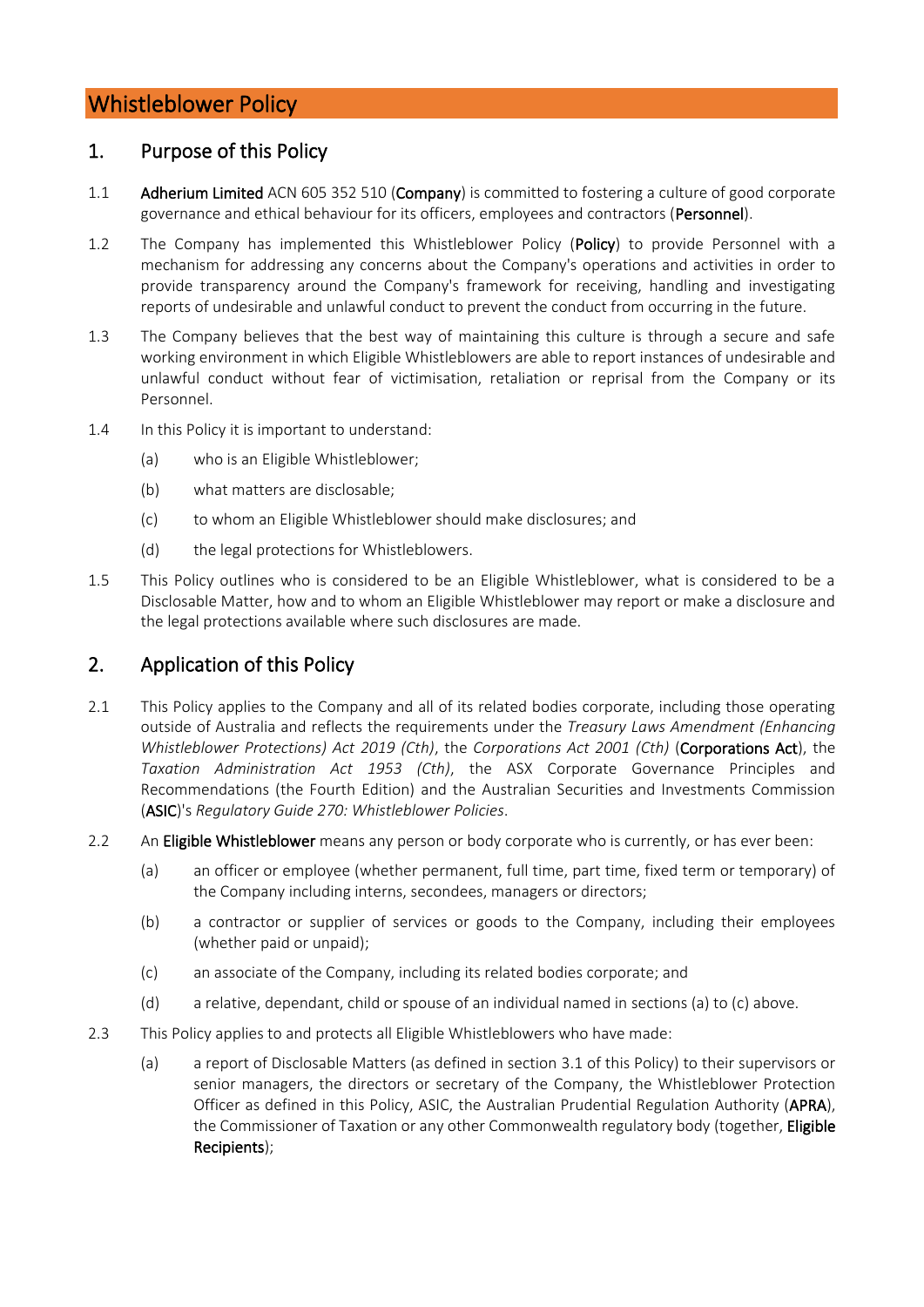- (b) a report of Disclosable Matters to a registered tax agent or BAS agent who provides tax agent or BAS services to the Company, or any other officer of the Company who has duties that relate to tax affairs;
- (c) a report of Disclosable Matters to an auditor or member of an audit team conducting an audit of the Company;
- (d) a report of Disclosable Matters to a legal representative for the purposes of obtaining legal advice; or
- (e) a Public Interest Disclosure or Emergency Disclosure (as defined in sections [4.6\(a\)](#page-4-0) and [4.6\(b\)](#page-5-0) of this Policy) to a journalist or parliamentarian.

## 3. Under this Policy - what matters are disclosable

#### <span id="page-2-0"></span>3.1 Disclosable Matters

Disclosable Matters means any conduct by a person who is connected with the Company (including an employee or officer of the Company) or related bodies corporate and the Eligible Whistleblower has reasonable grounds to suspect that such conduct:

- (a) constitutes misconduct including unethical, illegal, dishonest, fraudulent or corrupt conduct or constitutes improper state of affairs or circumstances;
- (b) constitutes an offence against, or a contravention of a provision in any of the following:
	- (i) *[Corporations Act 2001 \(Cth\)](https://www.legislation.gov.au/Details/C2019C00216)*;
	- (ii) *Australian Securities and [Investments Commission Act 2001 \(Cth\)](https://www.legislation.gov.au/Details/C2019C00207)*;
	- (iii) *[Banking Act 1959 \(Cth\)](https://www.legislation.gov.au/Details/C2019C00218)*;
	- (iv) *[Financial Sector \(Collection of Data\) Act 2001 \(Cth\)](https://www.legislation.gov.au/Details/C2019C00171)*;
	- (v) *[Insurance Act 1973 \(Cth\)](https://www.legislation.gov.au/Details/C2019C00220)*;
	- (vi) *[Life Insurance Act 1995 \(Cth\)](https://www.legislation.gov.au/Details/C2019C00217)*;
	- (vii) *[National Consumer Credit Protection Act 2009 \(Cth\)](https://www.legislation.gov.au/Details/C2019C00154)*; and
	- (viii) *[Superannuation Industry \(Supervision\) Act 1993 \(Cth\)](https://www.legislation.gov.au/Details/C2019C00307)*;
- (c) constitutes an offence against any other law of the Commonwealth that is punishable by imprisonment for a period of 12 months or more;
- (d) represents a danger to the public or the financial system;
- (e) constitutes fraud, money laundering or misappropriation of funds; or
- (f) constitutes engaging in or threatening to engage in detrimental conduct against an Eligible Whistleblower who has made a report of Disclosable Matters or is believed or suspected to have made, or be planning to make, a report of Disclosable Matters.

Examples of Disclosable Matters that are applicable to the Company's business operations and practices, as well as general examples include:

- (a) conduct in breach of a health authority approvals or reporting of health risks relevant to the medical device industry the Company operates in;
- (b) actions that constitute offering or accepting a bribe;
- (c) financial irregularities;
- (d) failure to comply with, or breach of, legal or regulatory requirements;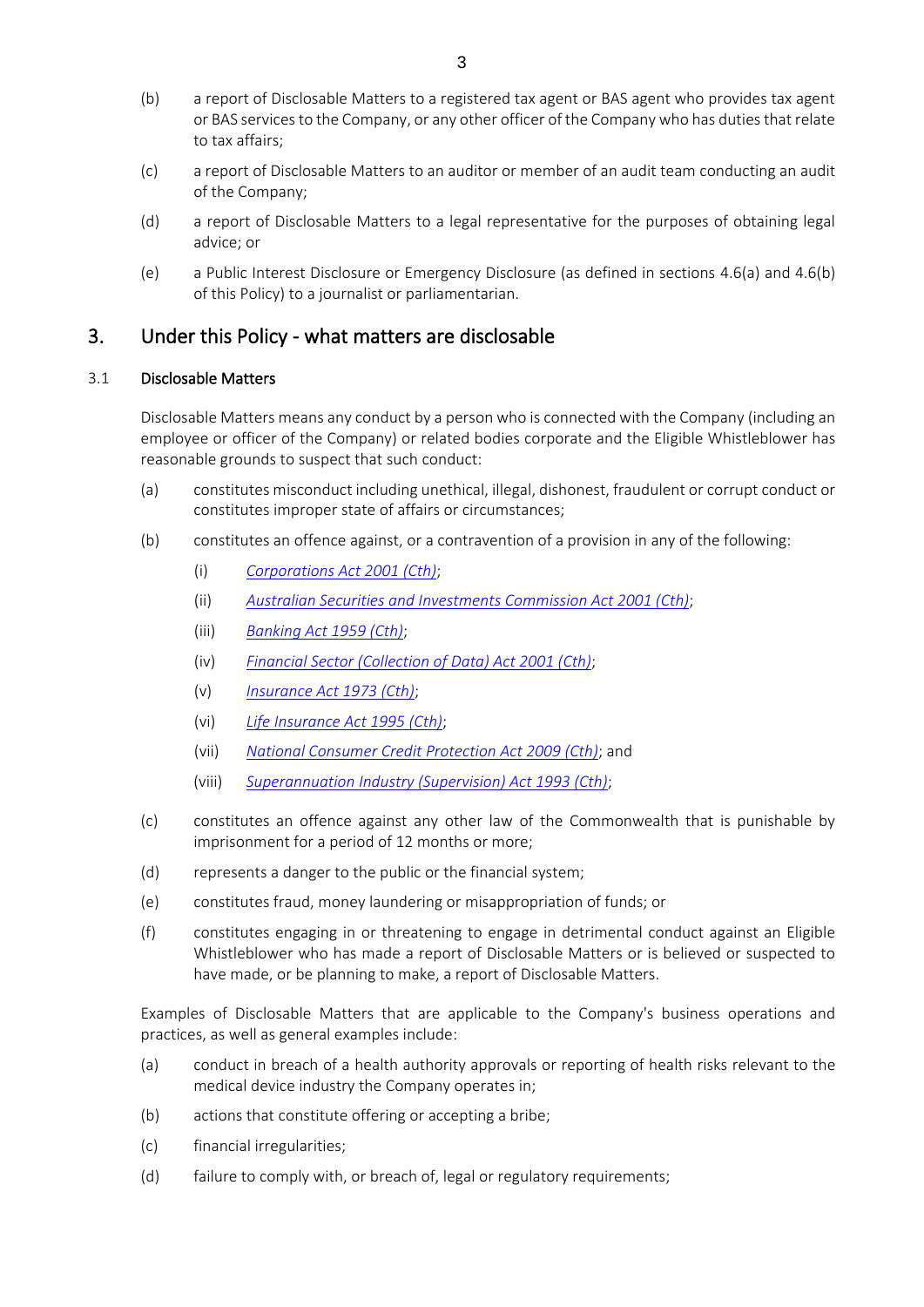- (e) illegal conduct, such as theft, dealing in, or use of illicit drugs, violence or threatened violence, and criminal damage against property;
- (f) actions that constitute gross mismanagement;
- (g) serious waste of resources or a breach of environmental practice;
- (h) unsafe work practices, or actions that contribute to an unsafe workplace; or
- (i) Actions that may cause financial or non-financial loss to the Company or be otherwise detrimental to the interests of the Company.

#### 3.2 Non-Disclosable Matters

This Policy is not intended to replace any other reporting processes relating to complaints about Personnel's employment which may have implications for Personnel personally but do not have significant implications for the Company or any other entity with which the Company has dealings with (Personal Work-Related Grievances).

Personal Work-Related Grievances include:

- (a) inter-personal conflicts, such as reports of bullying, harassment and discrimination not related to a report of Disclosable Matters;
- (b) any other decisions that do not breach workplace laws including decisions about the terms and conditions of Personnel's employment;
- (c) a decision about the engagement, transfer or promotion of Personnel; or
- (d) decisions to discipline or to suspend or terminate the employment of Personnel.

Generally, any reports made in relation to Personal Work-Related Grievances, do not constitute Disclosable Matters and do not qualify for whistleblower protection under this Policy or the Corporations Act.

Personal Work-Related Grievances may be protected under this Policy if the grievance includes any information as specified in section [3.1](#page-2-0) of this Policy or where Personnel suffer from or are threatened with retaliation or harassment for making a report of Disclosable Matters.

## <span id="page-3-1"></span>4. To whom can you make a report of a "Disclosable Matter"

- 4.1 An Eligible Whistleblower may make a report concerning a Disclosable Matter to an Eligible Recipient who includes:
	- (a) an officer, senior manager, director or company secretary of the Company or any of its related bodies corporate;
	- (b) the internal or external auditor of the Company or any of its related bodies corporate;
	- (c) a person authorised by the Company to receive reports of Disclosable Matters that qualify for protection under this Policy, such as the Whistleblower Protection Officer (as defined in section [4.2](#page-3-0) of this Policy); or
	- (d) any other person or body outlined in this section [4.](#page-3-1)

### <span id="page-3-0"></span>4.2 Whistleblower Protection Officer

The Company has appointed a Whistleblower Protection Officer who is appropriately trained and qualified to receive and handle reports of Disclosable Matters and to safeguard the interests of Eligible Whistleblowers.

The Whistleblower Protection Officer is the Chairman of the Audit and Risk Committee.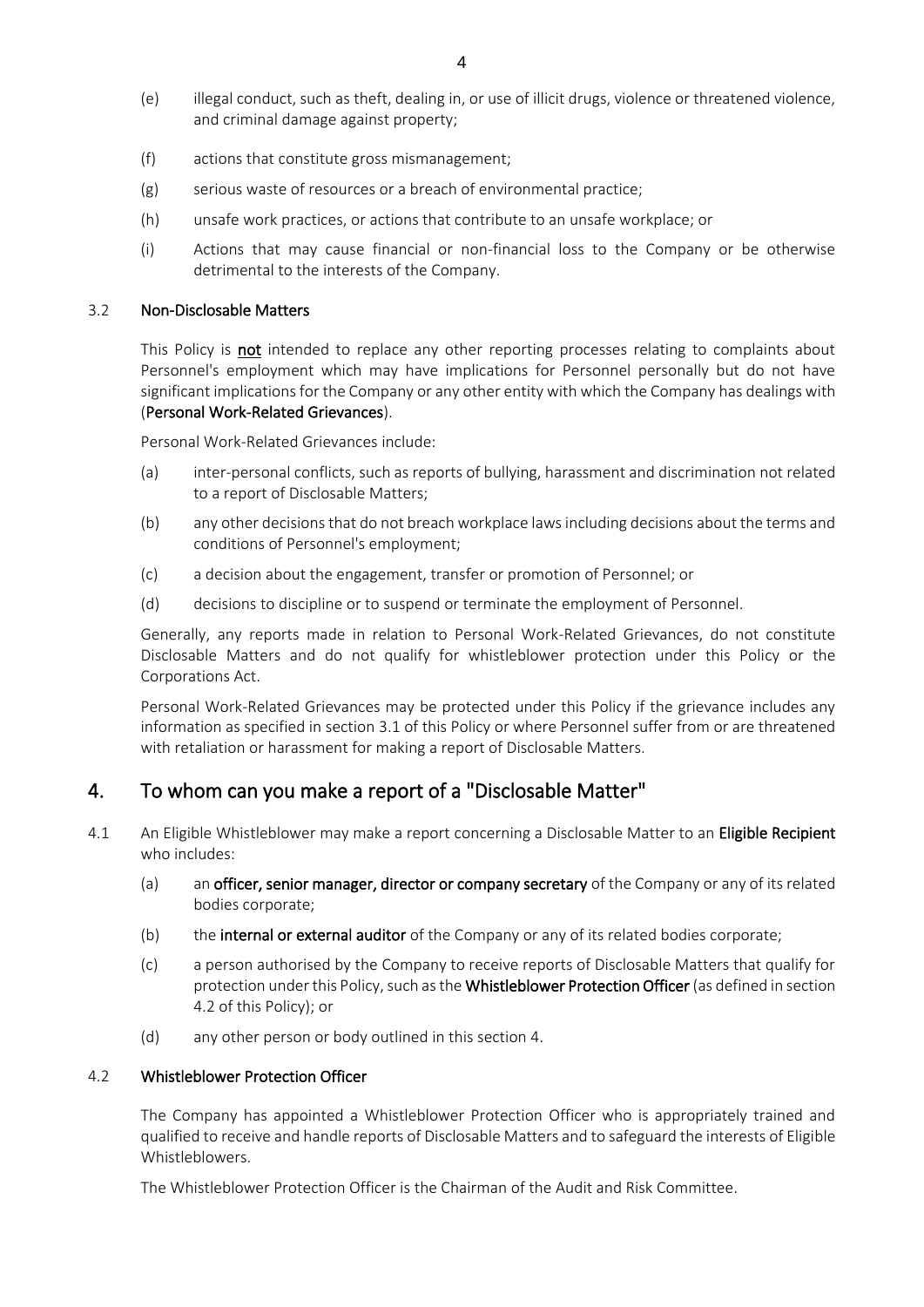The Whistleblower Protection Officer will be responsible for appointing the Whistleblower Investigation Officer who will investigate the report of Disclosable Matters. The Whistleblower Investigation Officer must not have a personal interest in the Disclosable Matter.

The Whistleblower Protection Officer is also responsible for protecting an Eligible Whistleblower's rights under this Policy and ensuring that each report of Disclosable Matters complies with the relevant legislation.

Personnel may contact the Whistleblower Protection Officer to seek accurate and confidential information and advice in relation to this Policy including information about how to make a report of Disclosable Matters.

#### 4.3 Legal Practitioners

An Eligible Whistleblower may make a report concerning a Disclosable Matter to a legal practitioner for the purposes of obtaining legal advice or legal representation in relation to the operation of the whistleblower protection regime.

#### 4.4 Tax agent or BAS agent

An Eligible Whistleblower may make a report concerning a Disclosable Matter to a registered tax agent or BAS agent who provides tax agent or BAS services to the Company, or any other officer of the Company who has duties that relate to tax affairs.

#### 4.5 Regulatory bodies and other external parties

An Eligible Whistleblower may also report Disclosable Matters directly to an external regulator such as ASIC, APRA, the Australian Taxation Office (ATO) or any other Commonwealth regulatory body and qualify for protection under the Corporations Act.

#### <span id="page-4-1"></span>4.6 Journalist or Parliamentarian

Eligible Whistleblowers may make a Public Interest Disclosure or an Emergency Disclosure to a journalist or parliamentarian.

<span id="page-4-0"></span>(a) Public Interest Disclosures

A Public Interest Disclosure is a report of Disclosable Matters made to a journalist or parliamentarian. In making a Public Interest Disclosure, Eligible Whistleblowers will qualify for protection under the whistleblower protection regime where the following applies:

- (i) at least 90 days have passed since the Eligible Whistleblower reported the Disclosable Matters to ASIC or APRA or any other Commonwealth regulatory body; and
- (ii) the Eligible Whistleblower does not have reasonable grounds to believe that action is being taken, or has been actioned, on their behalf in relation to the report; and
- (iii) the Eligible Whistleblower reasonably believes that reporting the Disclosable Matters is in the public interest; and
- (iv) the Eligible Whistleblower has given written notice to ASIC or APRA or any other Commonwealth regulatory body prior to making a Public Interest Disclosure, which clearly identifies their previous report (ie including the application number, or any other identifying feature) and states that they intend to make a Public Interest Disclosure.

If an Eligible Whistleblower is unsure whether the Public Interest Disclosure provisions described in this section [4.6](#page-4-1)[\(a\)](#page-4-0) apply to their report of Disclosable Matters, they are encouraged to contact the Whistleblower Protection Officer or seek external legal advice.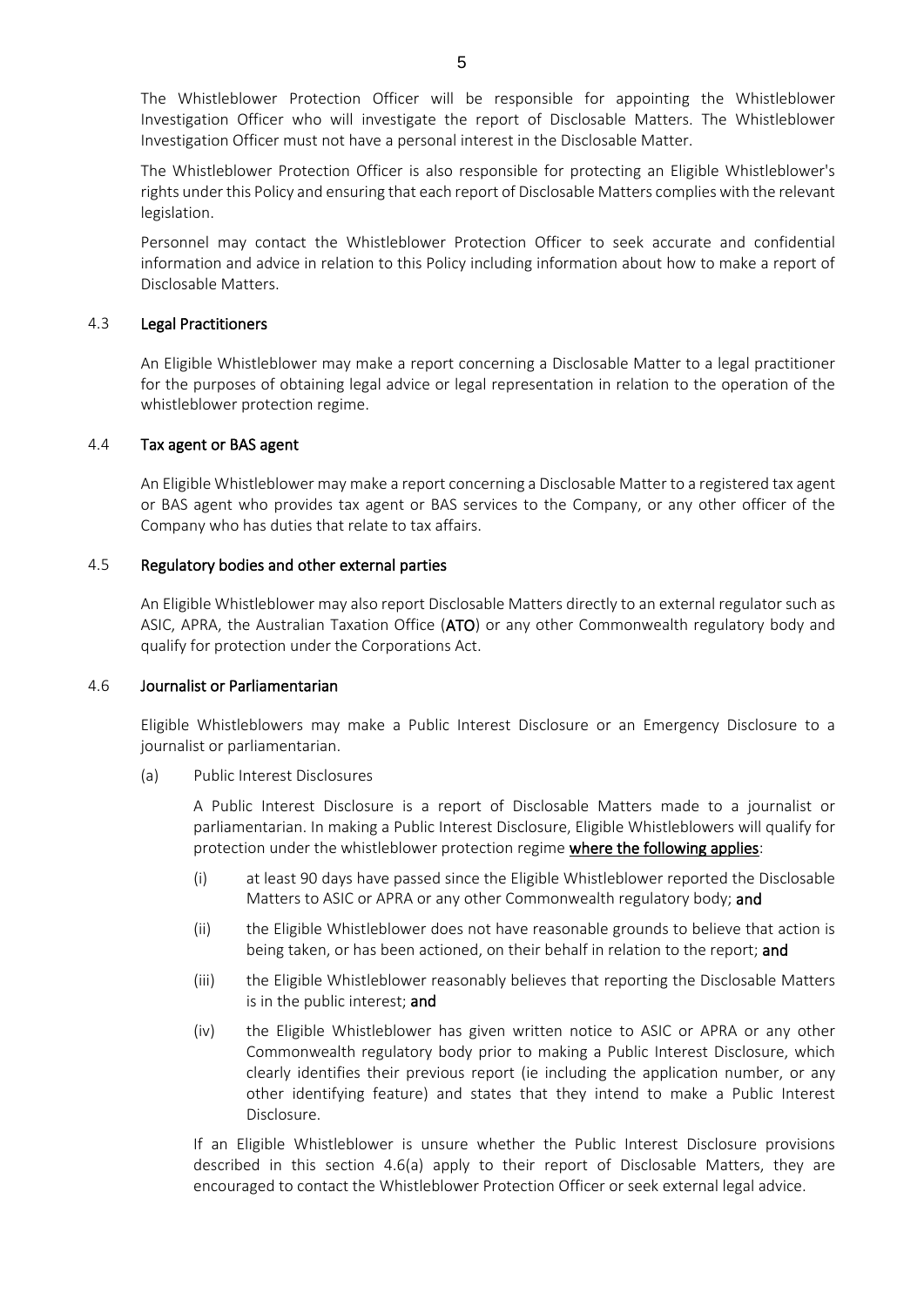#### <span id="page-5-0"></span>(b) Emergency Disclosures

An Emergency Disclosure is a report of Disclosable Matters made to a journalist or parliamentarian that is necessary to inform the journalist or parliamentarian of substantial and imminent danger. In making an Emergency Disclosure, Eligible Whistleblowers will qualify for protection under the whistleblower protection regime where the following applies:

- (i) the Eligible Whistleblower has previously reported the Disclosable Matters to ASIC or APRA or any other Commonwealth regulatory body; and
- (ii) the Eligible Whistleblower reasonably believes that the Disclosable Matters relates to a substantial and imminent danger to the health or safety or persons or to the environment; and
- (iii) the Eligible Whistleblower has given written notice to ASIC or APRA or any other Commonwealth regulatory body prior to making an Emergency Disclosure, which clearly identifies their previous disclosure (ie including the application number, or any other identifying feature) and states that they intend to make an Emergency Disclosure; and
- (iv) the information reported in the Emergency Disclosure is only provided to the extent that is necessary to inform the journalist or parliamentarian of the substantial and imminent danger.

If an Eligible Whistleblower is unsure whether the Emergency Disclosure provisions described in this section [4.6](#page-4-1)[\(b\)](#page-5-0) apply to their report of Disclosable Matters, they are encouraged to contact the Whistleblower Protection Officer, or seek external legal advice.

### 5. How to report a Disclosable Matter

- 5.1 All disclosures will be taken seriously and will be thoroughly investigated by the Company.
- 5.2 In order to be protected by this Policy, Eligible Whistleblowers must make a report of Disclosable Matters directly to an Eligible Recipient, as defined above in section [4](#page-3-1) of this Policy. Any report of Disclosable Matters which is not made directly to the Whistleblower Protection Officer will be referred to the Whistleblower Protection Officer, subject to the consent of the Eligible Whistleblower.
- 5.3 The report should include a full disclosure of the relevant details of the conduct and, wherever possible, provide the reasons for their concerns and all supporting documentation, if available.
- 5.4 Eligible Whistleblowers who wish to report Disclosable Matters internally may raise their concerns with their supervisors, directors or senior managers in the first instance. However, if Eligible Whistleblowers are not comfortable reporting, or feel it is inappropriate to report, the Disclosable Matters through standard internal communication channels, they may contact the Whistleblower Protection Officer on:

| Fmail: | whistleblower@adherium.com |
|--------|----------------------------|
| Post:  | PO Box 106612              |
|        | Newmarket, Auckland 1143   |
|        | New Zealand                |

- 5.5 Eligible Whistleblowers may elect to remain anonymous by employing any of the options listed in section [6.1](#page-6-0) below or by creating an anonymous email address from which to send their report of the Disclosable Matters. In making an anonymous report of Disclosable Matters, the Eligible Whistleblower will still be protected under the whistleblower protection regime.
- 5.6 All information provided to the Whistleblower Protection Officer will be kept confidential and will only be disclosed in accordance with this Policy or as required by law.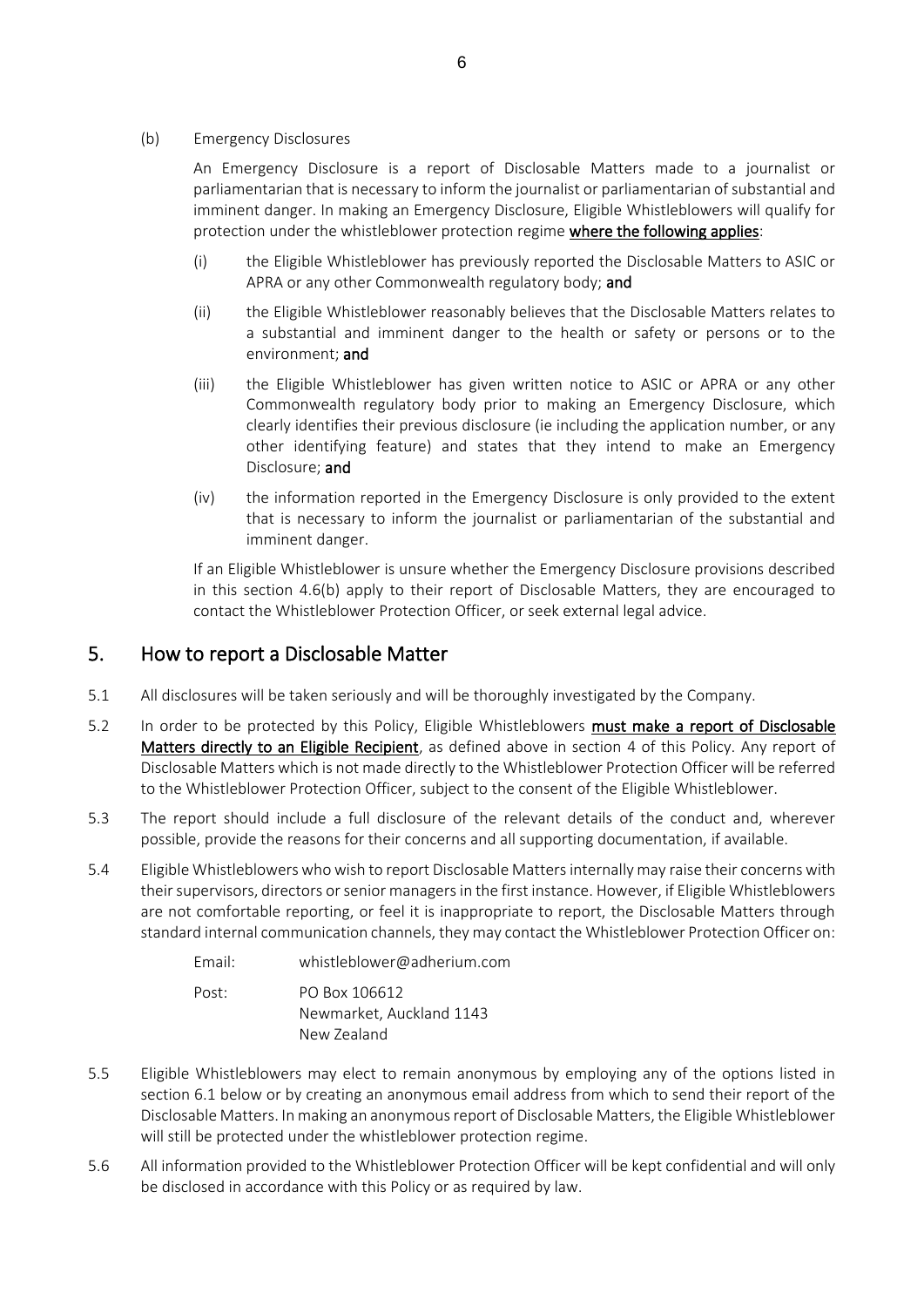- 5.7 The Whistleblower Protection Officer will ensure that all telephone calls are conducted in private and that all emails are kept confidential. Personnel wishing to meet with the Whistleblower Protection Officer away from the workplace should contact the Whistleblower Protection Officer directly to arrange a meeting (this could be outside of business hours).
- 5.8 If Eligible Whistleblowers believe it is necessary to do so, they may also report Disclosable Matters directly to an external regulator such as ASIC, APRA, the ATO or any other Commonwealth regulatory body and qualify for protection under the Corporations Act.
- 5.9 For the avoidance of doubt, an Eligible Whistleblower can still qualify for protection under the whistleblower regime even if their report of Disclosable Matters turns out to be incorrect.
- 5.10 If an Eligible Whistleblower has made a report of Disclosable Matters which is deliberately false, or is trivial or without substance, the Eligible Whistleblower's conduct will be considered a serious breach of this Policy.
- 5.11 A report will be deliberately false if the Eligible Whistleblower has made the report with the knowledge that the contents of their report is false, or with reckless disregard as to the truth or falsity of the contents of their report.
- 5.12 In order to ensure fairness and to avoid possible risk to the objectivity of the investigation, Eligible Whistleblowers should not discuss their report and should keep confidential the fact that they have made a report of Disclosable Matters against the Company.
- 5.13 An overview of how to report a Disclosable Matter and the investigation process is contained in Annexure A.

## 6. Legal protections for Eligible Whistleblowers

- <span id="page-6-0"></span>6.1 If an Eligible Whistleblower does not wish to be identified, they may adopt a pseudonym, communicate anonymously via telephone or through email, or refuse to answer any question that the Eligible Whistleblower believes could reveal their identity. However, the Company may not be able to undertake an investigation if it is not able to contact the Eligible Whistleblower.
- 6.2 The Whistleblower Protection Officer, Whistleblower Investigation Officer and any other person connected with the investigation must ensure that all disclosure materials, along with the identity of, and any information relating to the Eligible Whistleblower remains confidential including any information or an opinion about a person, a person's race or ethnicity, political opinion, religious beliefs, sexual orientation, health information, employee record information, or any other information that may lead to the identification of a person (Personal Information).
- 6.3 Personnel must protect and maintain the confidentiality of Eligible Whistleblowers they know or suspect to have made a disclosure and any unauthorised identification or disclosure of an Eligible Whistleblower's identity may constitute a criminal offence under law.
- 6.4 The Company will endeavour to protect the anonymity of Eligible Whistleblowers by ensuring that all information and Personal Information concerning a report of Disclosable Matters is held in the strictest confidence and stored securely and is not disclosed to a person who is not directly connected with the investigation.
- 6.5 However, the Company may disclose the identity of the Eligible Whistleblower where:
	- (a) the Eligible Whistleblower consents in writing;
	- (b) the disclosure is required by law;
	- (c) the disclosure is reported to a professional legal advisor on a confidential basis or is reported to auditors or other authorised regulatory bodies, such as ASIC, APRA, the Commissioner of Taxation or the Australian Federal Police; or
	- (d) the disclosure of the identity of the Eligible Whistleblower is necessary for the purposes of obtaining appropriate legal advice in relation to the Disclosable Matters.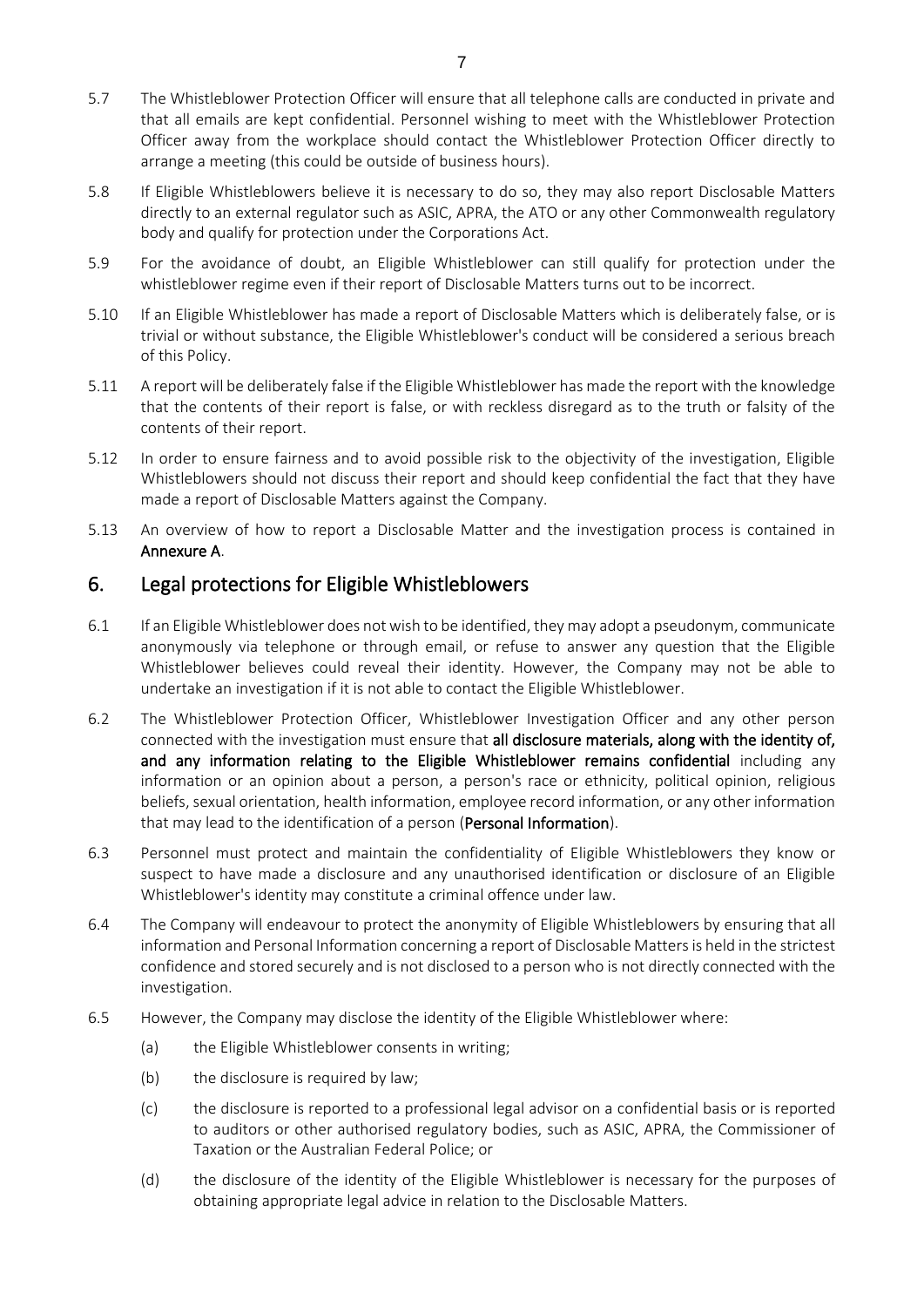6.6 In addition, the Whistleblower Protection Officer, Whistleblower Investigation Officer and any other person connected with the investigation into the report of Disclosable Matters must ensure that all communications and documents relating to the investigation of a disclosure are not sent to an email address that may be accessed by any other person who is not directly connected with the investigation into the report of Disclosable Matters.

## 7. Support and practical protection for Eligible Whistleblowers

- 7.1 It is an offence for the Company or its Personnel to cause, or threaten to cause, any action or behaviour that is, or could be perceived to be, victimisation, retaliation or harassment of an Eligible Whistleblower (Detriment).
- 7.2 The Company and its Personnel will ensure that, as a result of making a report of Disclosable Matters, Eligible Whistleblowers are not subject to or threatened with:
	- (a) dismissal from their employment;
	- (b) alteration of their position or duties to their disadvantage, such as transfer to another office or state;
	- (c) discrimination between an Eligible Whistleblower and other Personnel of the same employer;
	- (d) bullying, harassment or intimidation;
	- (e) harm or injury in their employment including psychological harm;
	- (f) loss or damage to their property, or business or financial position; or
	- (g) any other damage or harm.
- 7.3 In addition, the Company or its Personnel, as a result of an Eligible Whistleblower making a report of Disclosable Matters must not:
	- (a) aid, abet, counsel or procure the Detriment;
	- (b) induce the Detriment, whether by threats, promises or otherwise;
	- (c) in any way, by act or omission, directly or indirectly, be knowingly concerned in or party to the Detriment; or
	- (d) conspire with others to effect the Detriment.
- 7.4 If an Eligible Whistleblower suffers Detriment as a result of making a report of Disclosable Matters, they should contact the Whistleblower Protection Officer who will assist and support the Eligible Whistleblower in managing stress, seeking counselling or other professional or legal services.
- 7.5 However any disciplinary measures relating to an Eligible Whistleblower's individual misconduct, including unsatisfactory work performance, that is unrelated to the report of Disclosable Matters, does not constitute Detriment.
- 7.6 If the Company or its Personnel fail to take reasonable precautions to protect an Eligible Whistleblower from suffering loss, damage or injury as a result of making a report of Disclosable Matters, or fails to exercise due diligence to prevent the Detriment, the Company or its Personnel may be liable to pay compensation or any other remedy as determined by a court.
- <span id="page-7-0"></span>7.7 In making a report of Disclosable Matters, Eligible Whistleblowers are protected from civil, criminal and administrative liabilities. However, Eligible Whistleblowers may still be personally liable for their involvement in the Disclosable Matters, even if the Eligible Whistleblower reports the conduct.
- 7.8 In addition, the protections listed in section [7.7](#page-7-0) do not grant an Eligible Whistleblower immunity from disciplinary measures for their individual misconduct, including unsatisfactory work performance, which is unrelated to the report of Disclosable Matters.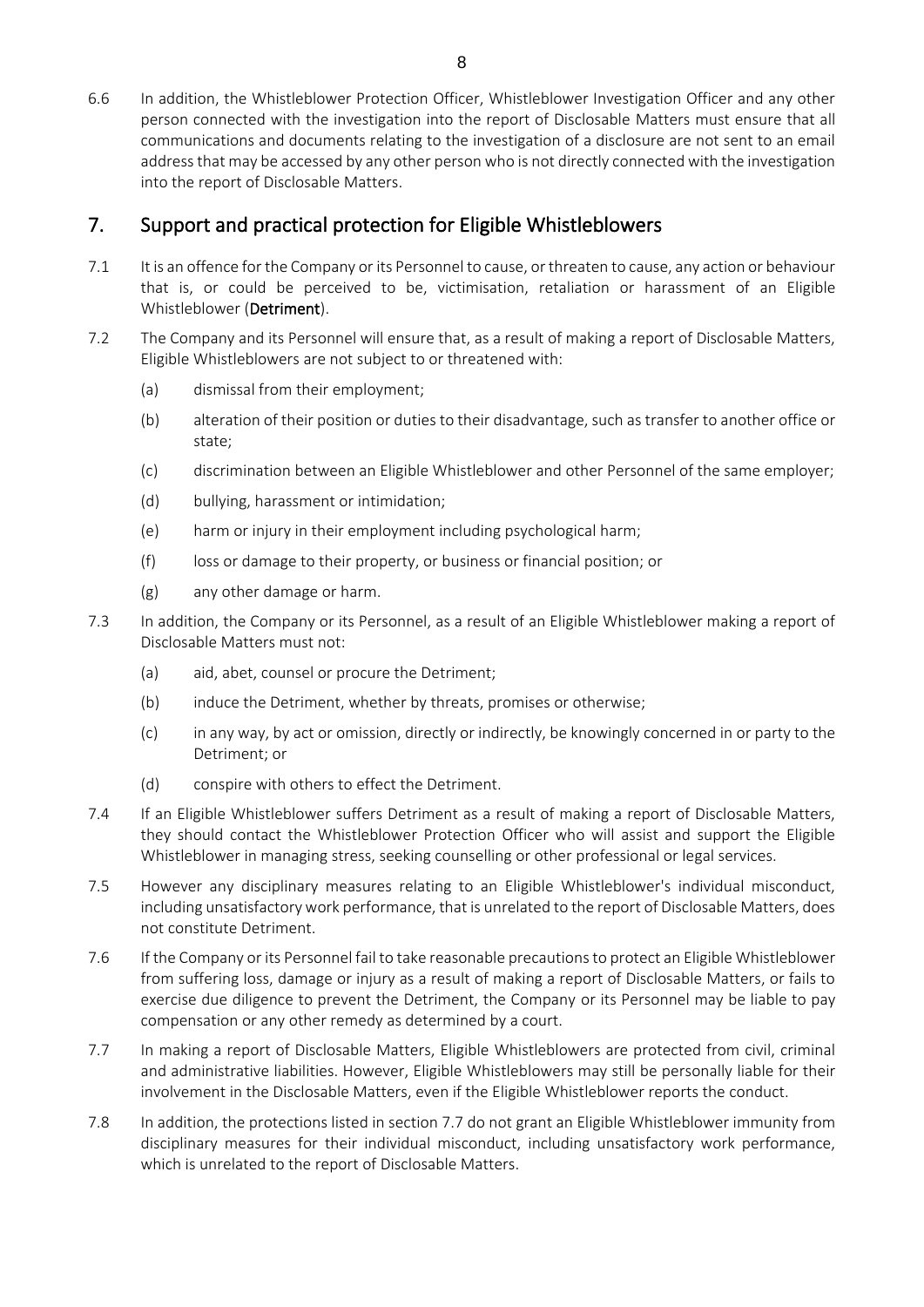7.9 If an Eligible Whistleblower believes they have suffered Detriment they are encouraged to contact the Whistleblower Protection Officer, seek external legal advice or contact regulatory bodies such as ASIC, APRA or the ATO.

## 8. Handling and investigating a Disclosable Matter

- 8.1 Investigations into reports of Disclosable Matters will be conducted by the Whistleblower Investigation Officer, who has been appointed by the Company (via its Whistleblower Protection Officer) for this purpose.
- 8.2 It is the responsibility of the Whistleblower Investigation Officer to ensure that all investigations into reports of Disclosable Matters are conducted in accordance with this Policy.
- 8.3 In order to ensure proper process and to prevent actual or perceived unethical conduct, the offices of the Whistleblower Protection Officer and Whistleblower Investigation Officer will not be held by the same person.
- 8.4 All investigations will be undertaken according to the principles of thoroughness, objectivity, fairness, independence and without bias and all parties will be given adequate notice of meetings to discuss the issues raised and have time to prepare.
- 8.5 The Whistleblower Protection Officer will provide details of each report of Disclosable Matters they receive to the Whistleblower Investigation Officer on a confidential basis who will then conduct an investigation into the report to determine whether the report falls within the scope of this Policy and whether a formal investigation is required.
- 8.6 The objective of a formal investigation is to locate evidence that either substantiates or disproves the claims made in a report of Disclosable Matters. In conducting a formal investigation, the Whistleblower Investigation Officer will:
	- (a) document and investigate reports of Disclosable Matters as soon as practicable after the report is lodged;
	- (b) review all supporting documentation and obtain further information as required to appropriately and fully investigate the report;
	- (c) consider any possible remedy or action that may be required; and
	- (d) immediately notify the Chair of the Audit & Risk Committee if the report of Disclosable Matters concerns allegations of serious misconduct.
- 8.7 The Whistleblower Investigation Officer will also maintain appropriate records and documentation for each stage of the investigation process. All parties will be given the opportunity to be heard and will have the right to legal representation, if required.
- 8.8 Depending on the nature and scope of the allegations made in the report of Disclosable Matters, the Whistleblower Investigation Officer will advise the Eligible Whistleblower within 20 business days of them making the report whether an investigation into the Disclosable Matters has been undertaken and the start date of the investigation, whether the investigation has been completed and any action that is to be taken to address the Disclosable Matters, subject to any applicable confidentiality or privacy requirements or other relevant considerations.
- 8.9 If the investigation is ongoing, the Whistleblower Investigation Officer will regularly update the Eligible Whistleblower on the progress of the investigation until the investigation is finalised.
- 8.10 Once an investigation is completed, the Whistleblower Investigation Officer will report the findings of the investigation to the Whistleblower Protection Officer (Investigation Report).
- 8.11 A copy of the Investigation Report will be provided to the Company's Audit & Risk Committee in order to assist in updating and amending the risk management and compliance frameworks.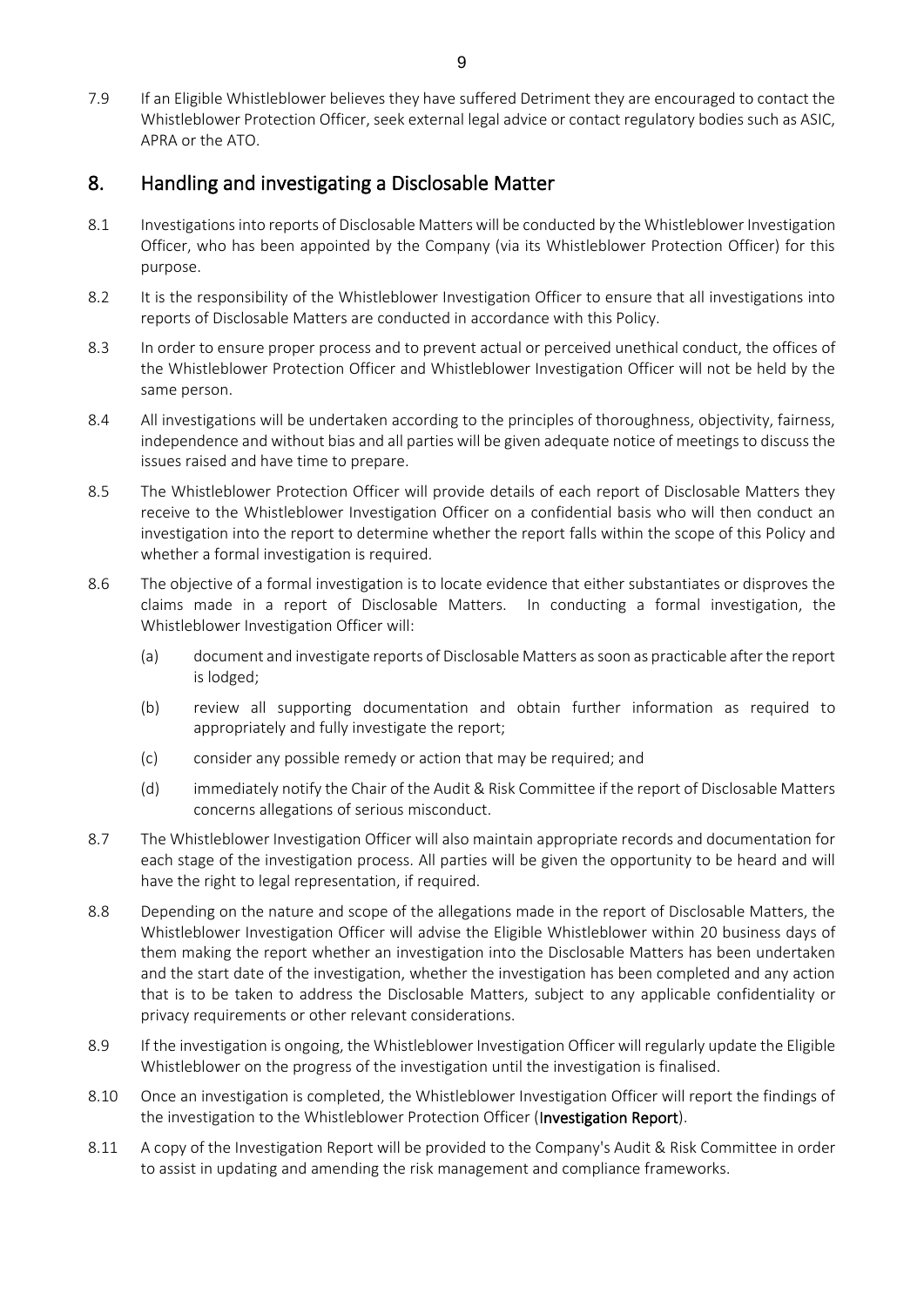- 8.12 If the Chair of the Audit & Risk Committee is satisfied that the Disclosable Matters have occurred, they will make a recommendation to the Chief Executive Officer (CEO) or equivalent role of the Company as to the action that should be taken.
- 8.13 If the Chair of the Audit and Risk Committee is not satisfied that the Disclosable Matters have occurred, they will provide a report of the findings of the investigation to the CEO of the Company including a summary of the reasons why they are not satisfied that the Disclosable Matters have occurred.
- 8.14 Where appropriate, the Whistleblower Protection Officer will communicate a summary of the findings of the investigation to the Eligible Whistleblower and the person named in the report of Disclosable Matters (ie the Disclosee).
- 8.15 If the Eligible Whistleblower is not satisfied with the decision or recommendations made by the Whistleblower Protection Officer, they may lodge a complaint with ASIC or APRA or any other Commonwealth regulatory body or appeal to the CEO of the Company.
- 8.16 It is at the discretion of the CEO of the Company whether to review the findings of the Whistleblower Protection Officer in respect of whether the investigation was conducted properly, if new information is available and whether the new information would alter the findings of the investigation.

## 9. Ensuring fair treatment of individuals mentioned in a report of Disclosable **Matters**

- 9.1 Any Personnel named in reports of Disclosable Matters (Disclosees) have the right to be informed of, and given the opportunity to respond to, the content of any allegations made against them prior to any final decision being made by the Whistleblower Protection Officer or the Whistleblower Investigation Officer.
- 9.2 The Company will protect Disclosees by ensuring that all Personal Information relating to the Disclosee remains confidential unless a formal investigation finds that the Disclosable Matters have occurred.

## 10. Accessibility of the Policy

- 10.1 Personnel will be made aware of the existence of this Policy and the mechanisms for reporting Disclosable Matters through the Company's induction packages and new-starter training programs, and also via the Company's website (which may be accessed at www.adherium.com.
- 10.2 The Company will also provide ongoing education and training programs for all Personnel in relation to this Policy and its processes and procedures in order to ensure company-wide knowledge and understanding of all rights and obligations under this Policy.
- 10.3 All Eligible Recipients will be provided with training and resources in order to ensure consistency and company-wide knowledge and understanding of the processes and procedures for responding to reports of Disclosable Matters under this Policy.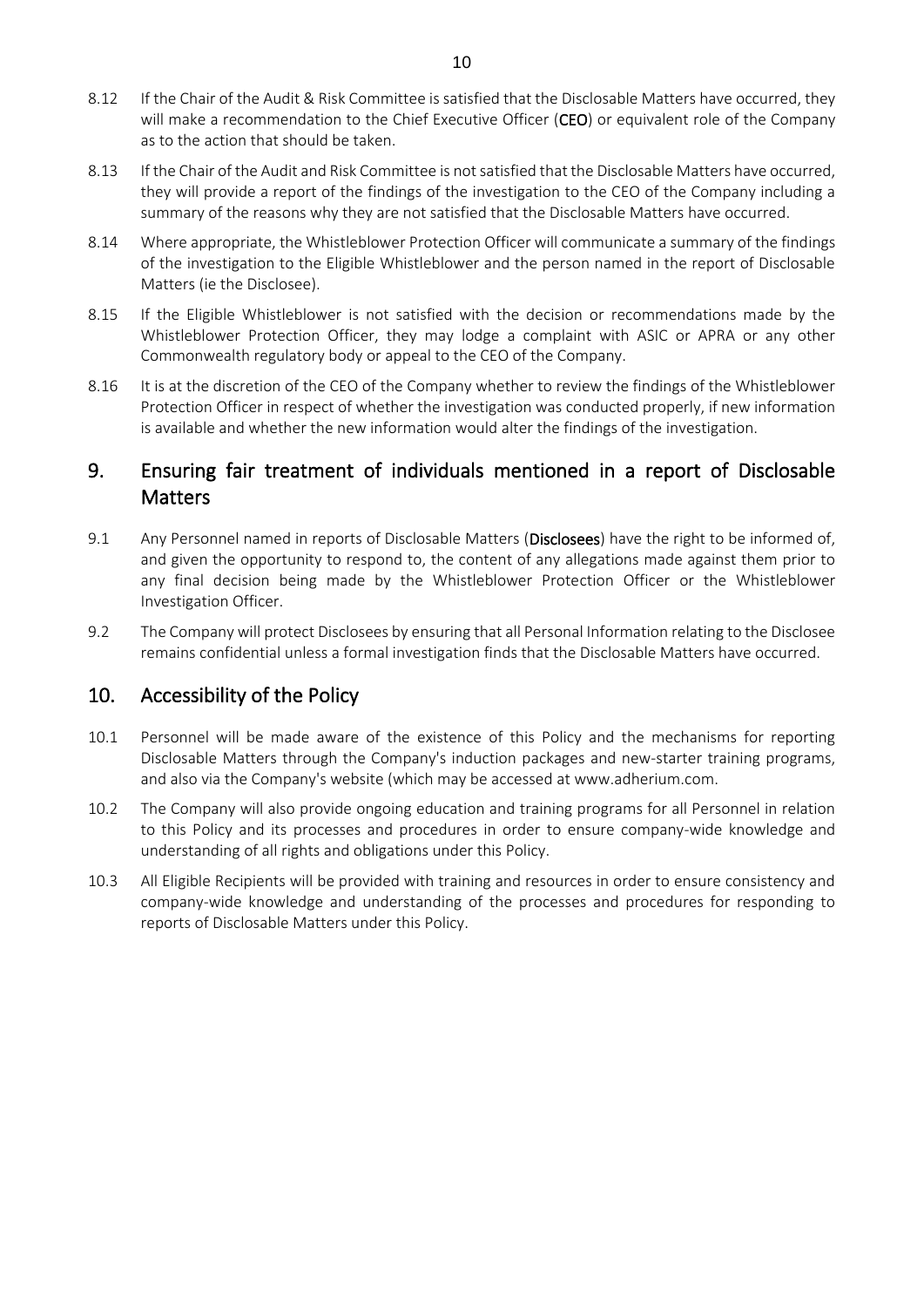## 11. Review

- 11.1 The Company's Company Secretary is responsible for the oversight and monitoring of this Policy and will review this Policy on a regular basis at least every annually.
- 11.2 This Policy may only be amended with approval by the Board.
- 11.3 This Policy was last reviewed on 25 February 2022.

# 12. Key organisational contacts

| Name                            | Role                             | Contact details            |
|---------------------------------|----------------------------------|----------------------------|
| Rick Legleiter                  | Chief Executive Officer          | rickl@adherium.com         |
| Audit & Risk<br>Committee Chair | Whistleblower Protection Officer | whistleblower@adherium.com |